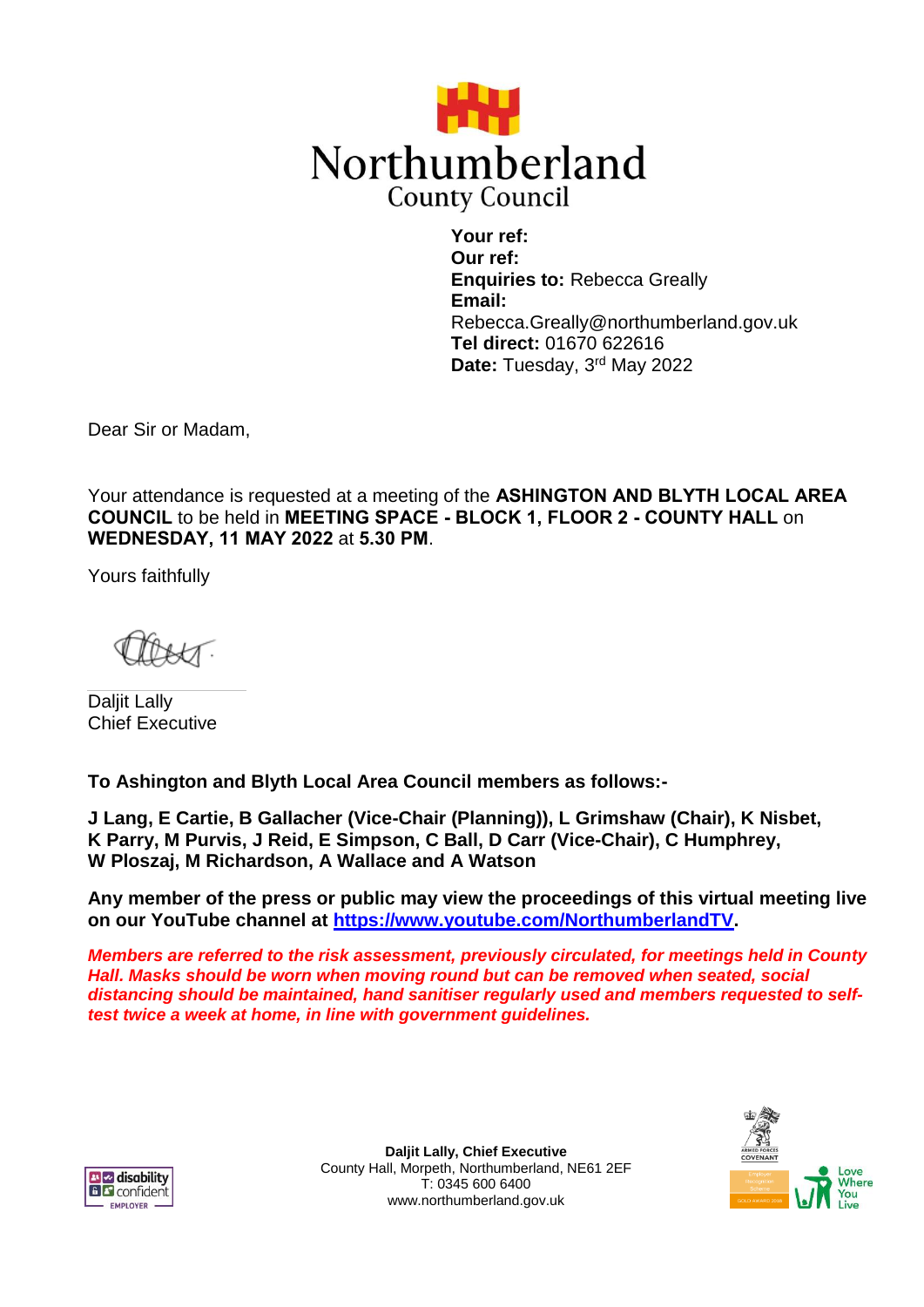## **AGENDA**

## **PART I**

It is expected that the matters included in this part of the agenda will be dealt with in public.

> (Pages 1 - 10)

## **1. APOLOGIES FOR ABSENCE**

### **2. MINUTES**

Minutes of the meetings of Ashington and Blyth Local Area Council held on Wednesday 16<sup>th</sup> March 2022 as circulated, to be confirmed as a true record and signed by the Chair.

### **3. DISCLOSURE OF MEMBERS' INTERESTS**

Unless already entered in the Council's Register of Members' interests, members are required to disclose any personal interest (which includes any disclosable pecuniary interest) they may have in any of the items included on the agenda for the meeting in accordance with the Code of Conduct adopted by the Council on 4 July 2012, and are reminded that if they have any personal interests of a prejudicial nature (as defined under paragraph 17 of the Code Conduct) they must not participate in any discussion or vote on the matter and must leave the room. NB Any member needing clarification must contact Legal Services by email at [monitoringofficer@northumberland.gov.uk](mailto:monitoringofficer@northumberland.gov.uk) Please refer to the guidance on disclosures at the rear of this agenda letter.

## **4. PUBLIC QUESTION TIME**

To reply to any questions received from members of the public which have been submitted in writing in advance of the meeting. Questions can be asked about issues for which the Council has a responsibility. (Public question times take place on a bimonthly basis at Local Area Council meetings: in January, March, May, July, September and November each year.)

As agreed by the County Council in February 2012, the management of local public question times is at the discretion of the chair of the committee.

Please note however that a question may possibly be rejected if it requires the disclosure of any categories of confidential or exempt information, namely information:

- 1. relating to any individual;
- 2. which is likely to reveal the identity of an individual;
- 3. relating to the financial or business affairs of any particular person
- 4. relating to any labour relations matters/negotiations;
- 5. restricted to legal proceedings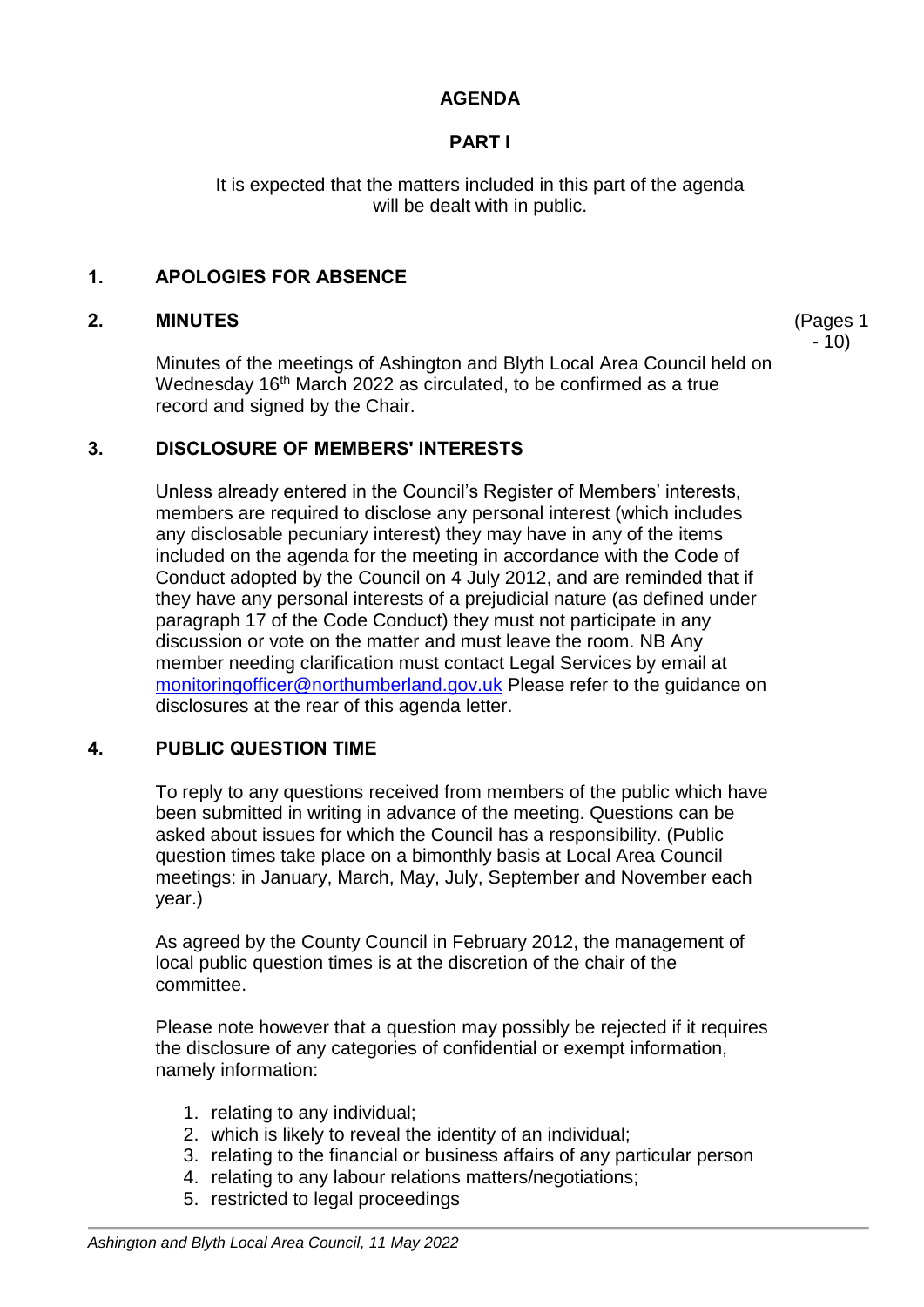- 6. about enforcement/enacting legal orders
- 7. relating to the prevention, investigation of prosecution of crime.

And/or:

- is defamatory, frivolous or offensive;
- it is substantially the same as a question which has been put at a meeting of this or another County Council committee in the past six months;
- the request repeats an identical or very similar question from the same person;
- the cost of providing an answer is disproportionate:
- it is being separately addressed through the Council's complaints process;
- it is not about a matter for which the Council has a responsibility or which affects the county;
- it relates to planning, licensing and/or other regulatory applications
- it is a question that town/parish councils would normally be expected to raise through other channels.

If the Chair is of the opinion that a question is one which for whatever reason, cannot properly be asked in an area meeting, he/she will disallow it and inform the resident of his/her decision.

Copies of any written answers (without individuals' personal contact details) will be provided for members after the meeting and also be publicly available.

Democratic Services will confirm the status of the progress on any previously requested written answers and follow up any related actions requested by the Local Area Council.

# **5. PETITIONS**

(Pages 11 - 16)

This item is to: 

**(a) Receive any new petitions:** to receive any new petitions. The lead petitioner is entitled to briefly introduce their petition by providing a statement in writing, and a response to any petitions received will then be organised for a future meeting;

# **(b) Consider reports on petitions previously received:**

(i) Make Hirst Park Playing Fields a no dog area.

## **(c)  Receive any updates on petitions for which a report was**

**previously   considered:**any updates will be verbally reported at the meeting.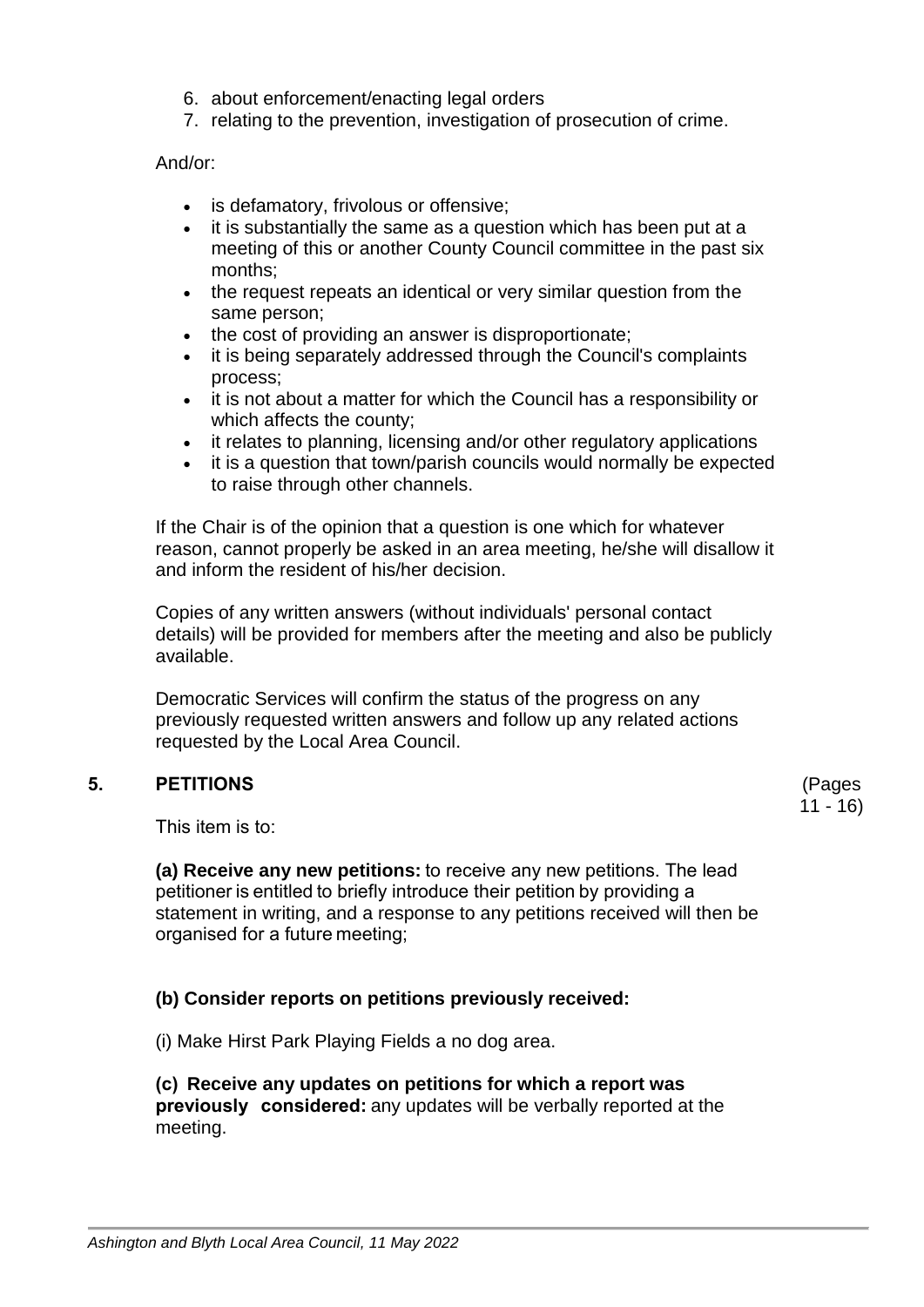# **6. LOCAL SERVICES ISSUES**

To receive a verbal update from the Area Managers from Technical Services and Neighbourhood Services in attendance about any key recent, ongoing and/or future planned Local Services work for the attention of members of the Local Area Council, who will also then have the opportunity to raise issues with the Area Managers. 

The Area Managers have principal responsibility for highway services and environmental services, such as refuse collection, street cleansing and grounds maintenance, within the geographic boundaries of the Local Area Council.

### **7. OUTSIDE BODIES**

To make appointments to outside body organisations within the Local Area Consideration.

### **8. LOCAL AREA COUNCIL WORK PROGRAMME**

To note the latest version of agreed items for future Local Area Council meetings (any suggestions for new agenda items will require confirmation by the Business Chair after the meeting).

## **9. DATE OF THE NEXT MEETING**

The next meeting will be held on Wednesday, 15<sup>th</sup> June 2022 (planning only).

#### **10. URGENT BUSINESS**

To consider such other business, as in the opinion of the Chair, should, by reason of special circumstances, be considered as a matter of urgency.

(Pages 17 - 18)

(Pages 19 - 22)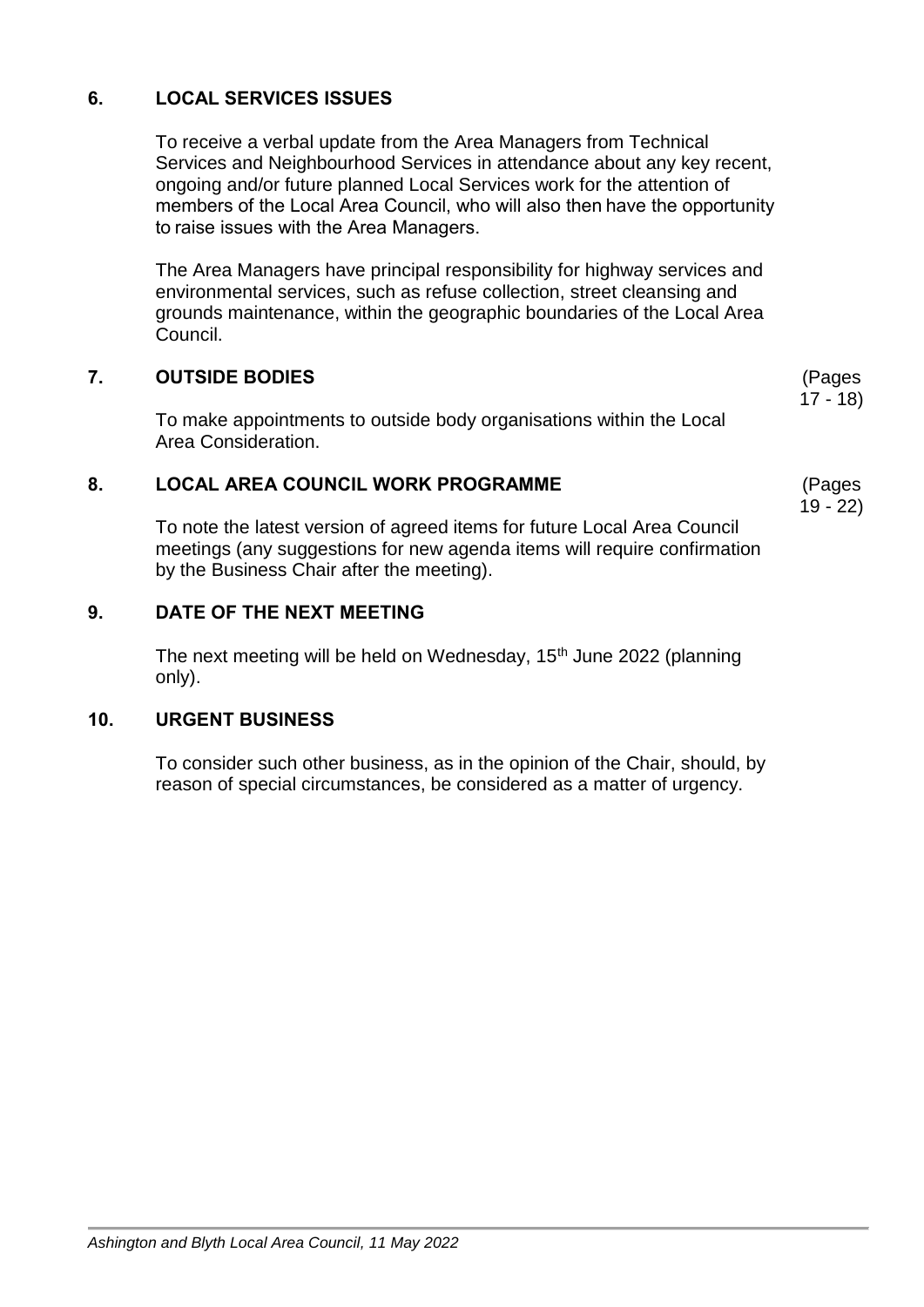## **IF YOU HAVE AN INTEREST AT THIS MEETING, PLEASE:**

- Declare it and give details of its nature before the matter is discussion or as soon as it becomes apparent to you.
- Complete this sheet and pass it to the Democratic Services Officer.

| Name (please print):                                                                                                                                                                                                   |
|------------------------------------------------------------------------------------------------------------------------------------------------------------------------------------------------------------------------|
| <b>Meeting:</b>                                                                                                                                                                                                        |
| Date:                                                                                                                                                                                                                  |
| Item to which your interest relates:                                                                                                                                                                                   |
| Nature of Registerable Personal Interest i.e either disclosable pecuniary interest (as<br>defined by Annex 2 to Code of Conduct or other interest (as defined by Annex 3 to Code<br>of Conduct) (please give details): |
| Nature of Non-registerable Personal Interest (please give details):                                                                                                                                                    |
| Are you intending to withdraw from the meeting?                                                                                                                                                                        |

**1. Registerable Personal Interests** – You may have a Registerable Personal Interest if the issue being discussed in the meeting:

a) relates to any Disclosable Pecuniary Interest (as defined by Annex 1 to the Code of Conduct); or